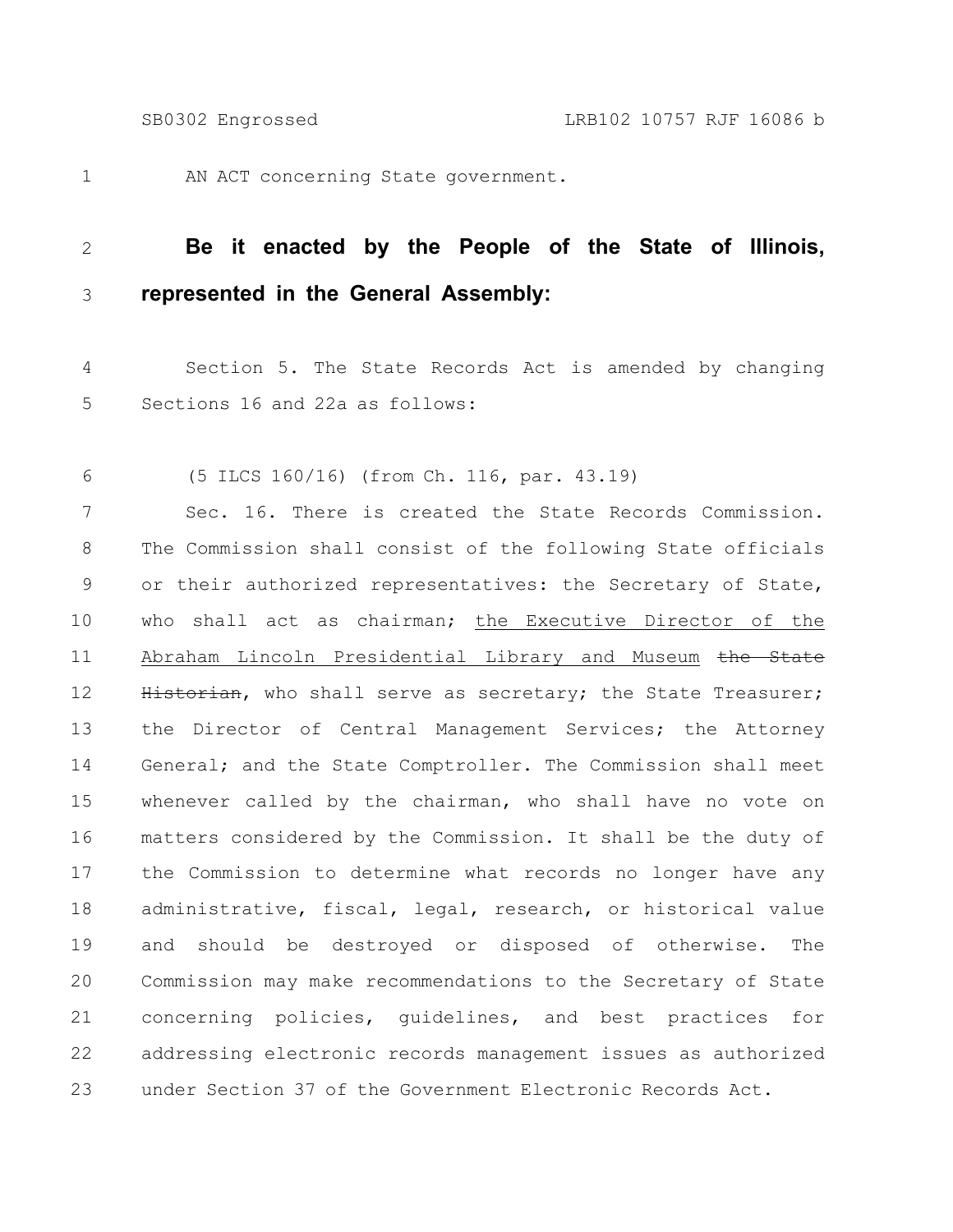SB0302 Engrossed - 2 - LRB102 10757 RJF 16086 b

(Source: P.A. 97-249, eff. 8-4-11.) 1

(5 ILCS 160/22a) (from Ch. 116, par. 43.25a) Sec. 22a. There is hereby created the State Archives Advisory Board consisting of 12 voting members and 2 nonvoting members. 2 3 4 5

The voting members shall be appointed by the Secretary of State as follows: A member of the State Records Commission, a member of a Local Records Commission, a member of a local historical society or museum, a university archivist, a person in the field of education specializing in either history or political science, a genealogist, a research or reference librarian, a person who is employed or engaged as an archivist by a business establishment and 4 public members. 6 7 8 9 10 11 12 13

The nonvoting members shall be the Director of the State Library and the Executive Director of the Abraham Lincoln Presidential Library and Museum State Historian who shall serve ex-officio. 14 15 16 17

Four of the initial appointees shall serve a 1-year term; four shall serve 2-year terms; and the remaining 4 shall serve 3-year terms. The terms of the initial appointees shall be specified by the Secretary of State at the time of appointments. Subsequent to the initial appointments all members shall hold office for a period of 3 years. Vacancies shall be filled by appointment of the Secretary of State for the unexpired balance of the term. No person shall serve for 18 19 20 21 22 23 24 25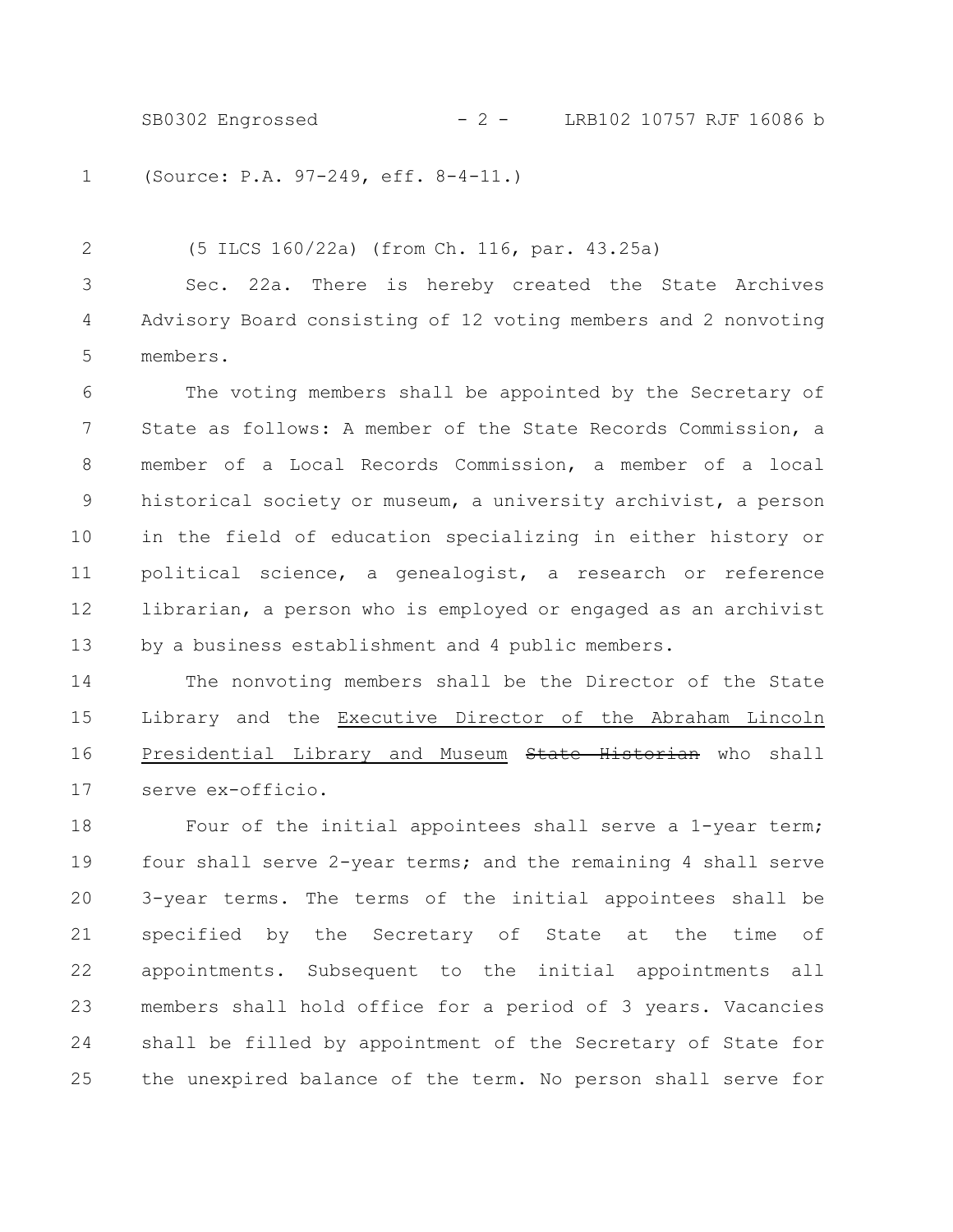SB0302 Engrossed - 3 - LRB102 10757 RJF 16086 b

more than 2 consecutive 3-year terms. 1

The State Archives Advisory Board shall elect from its own members one chairman and one vice chairman. 2 3

The members appointed to the Board shall serve without compensation but shall be reimbursed for necessary expenses incurred in the performance of their duties. 4 5 6

(Source: P.A. 83-523.) 7

(20 ILCS 3425/Act rep.) 8

Section 10. The State Historical Library Act is repealed. 9

Section 15. The Abraham Lincoln Presidential Library and Museum Act is amended by changing Sections 15, 20, 30, 35, 40, and 45 and by adding Section 3 as follows: 10 11 12

(20 ILCS 3475/3 new) 13

Sec. 3. Executive Order superseded. Executive Order No. 2017-1 created the Abraham Lincoln Presidential Library and Museum as a State agency under the jurisdiction of the Governor. This Act is the implementation of that Executive Order. To the extent that there is a conflict between the provisions of the Executive Order and this Act, this Act supersedes the Executive Order, and shall be controlling. 14 15 16 17 18 19 20

(20 ILCS 3475/15) 21

Sec. 15. Board. There shall be a Board of Trustees of the 22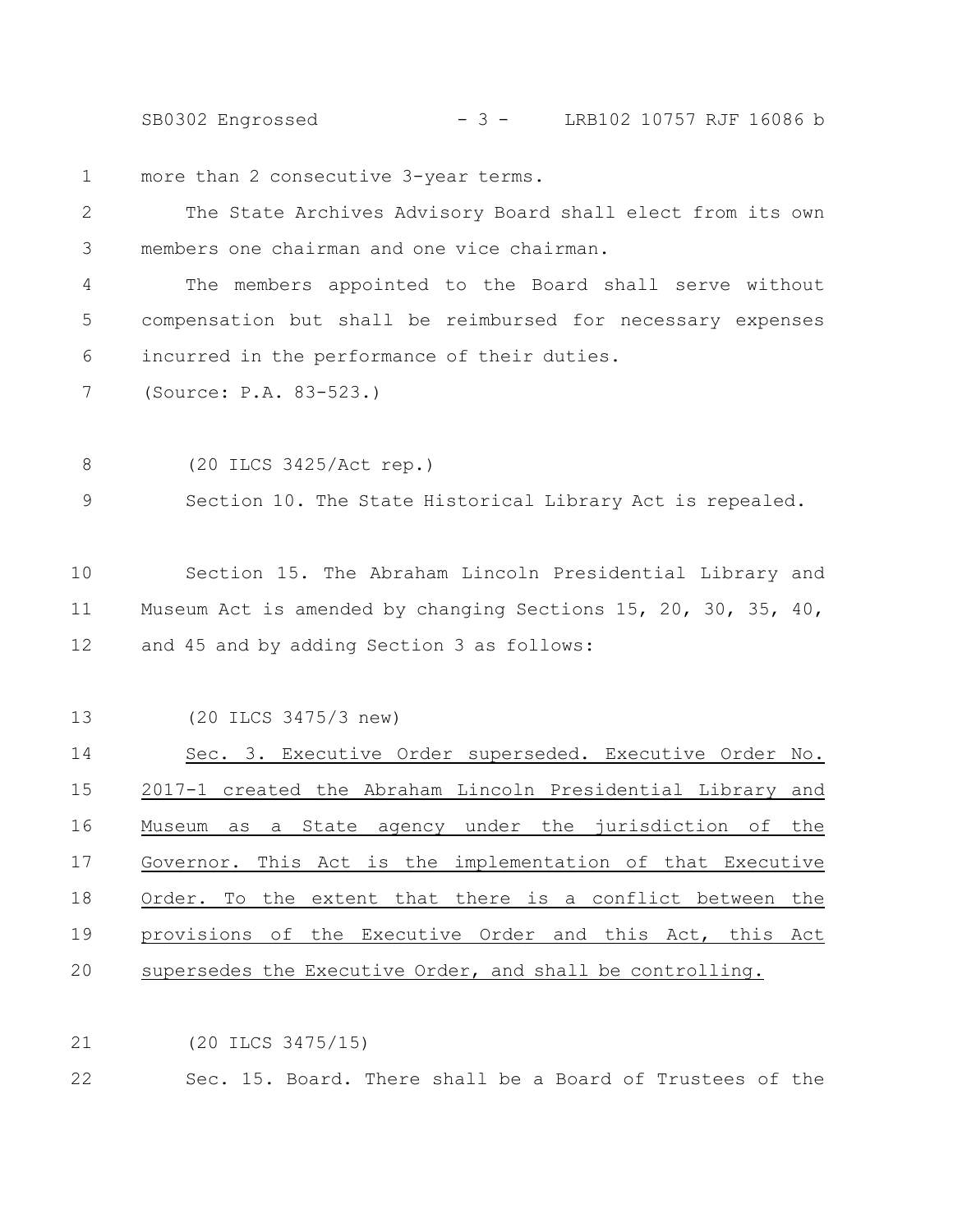SB0302 Engrossed - 4 - LRB102 10757 RJF 16086 b

Abraham Lincoln Presidential Library and Museum to set policy and advise the Abraham Lincoln Presidential Library and Museum and the Executive Director on programs related to the Abraham Lincoln Presidential Library and Museum and to exercise the powers and duties given to it under Section 25 of this Act. The Abraham Lincoln Presidential Library and Museum and the Abraham Lincoln Presidential Library Foundation shall mutually cooperate to maximize resources available to the Abraham Lincoln Presidential Library and Museum and to support, sustain, and provide educational programs and collections at the Abraham Lincoln Presidential Library and Museum. Any membership fees collected by the Abraham Lincoln Presidential Library Foundation may be used to support the Abraham Presidential Library and Museum programs or collections at the Foundation's discretion. 1 2 3 4 5 6 7 8 9 10 11 12 13 14 15

The terms of the mutual cooperation shall be set forth in a memorandum of understanding or similar written document for agreed-upon term concluding on December 31st of a particular year and shall include, at a minimum, the following: 16 17 18 19

(a) an authorization by the Agency for the Foundation operate, directly or through subcontractors, service, catering service, and retail activities at the Abraham Lincoln Presidential Library and Museum with net proceeds being made available by the Foundation to the Abraham Lincoln Presidential Library and Museum; 20 21 22 23 24 25

(b) a requirement that the Foundation annually provide 26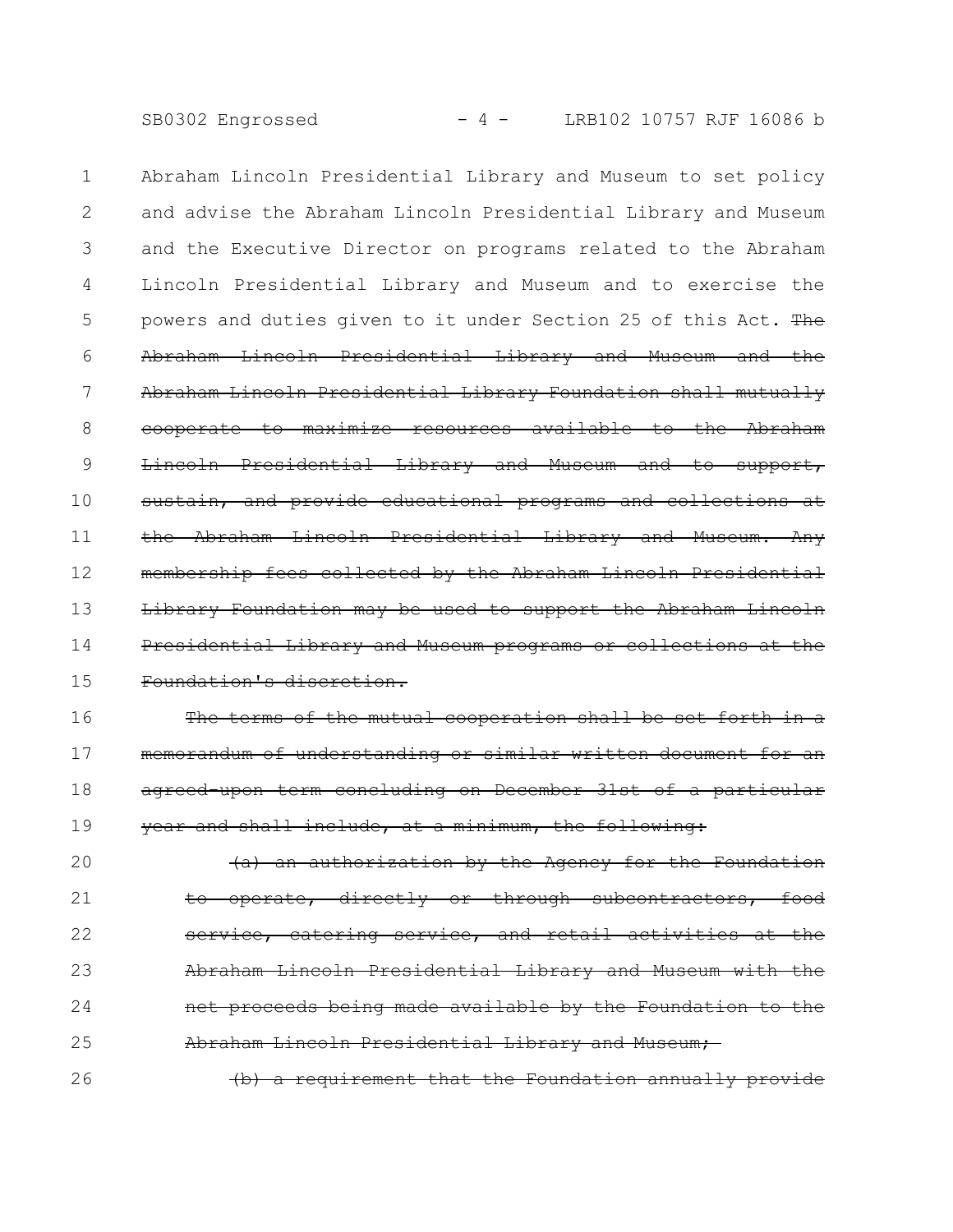| <del>to the (</del> |  |
|---------------------|--|
|                     |  |
|                     |  |

1

2

3

4

Office of the Governor and the General Assembly the following:

(1) any audit of the Foundation's financial statements performed by an independent auditor;

(2) the most recent Form 990 federal tax return filed by the Foundation with the Internal Revenue Service; and 5 6 7

(3) an annual report including income and expenditures of funds raised as a result of the Foundation's operation, directly or through subcontractors, for food service, catering service, and retail activities at the Abraham Lincoln Presidential Library and Museum; and 8 9 10 11 12 13

(c) the establishment of a working group with 7 members, composed of 3 members of the Board and 3 members of the Board of Directors of the Foundation, with such members appointed by the respective chair of each board, together with the State Historian. The working group shall collaborate to advance the interests of the Agency and, as an initial responsibility, shall develop an official mission statement for the Agency which shall be presented to the Board and the Board of Directors of the Foundation for adoption and which shall serve to align and guide the efforts of both the Agency and the Foundation. Except for the State Historian, ex officio members of either board are not eligible to be appointed as members of the working 14 15 16 17 18 19 20 21 22 23 24 25 26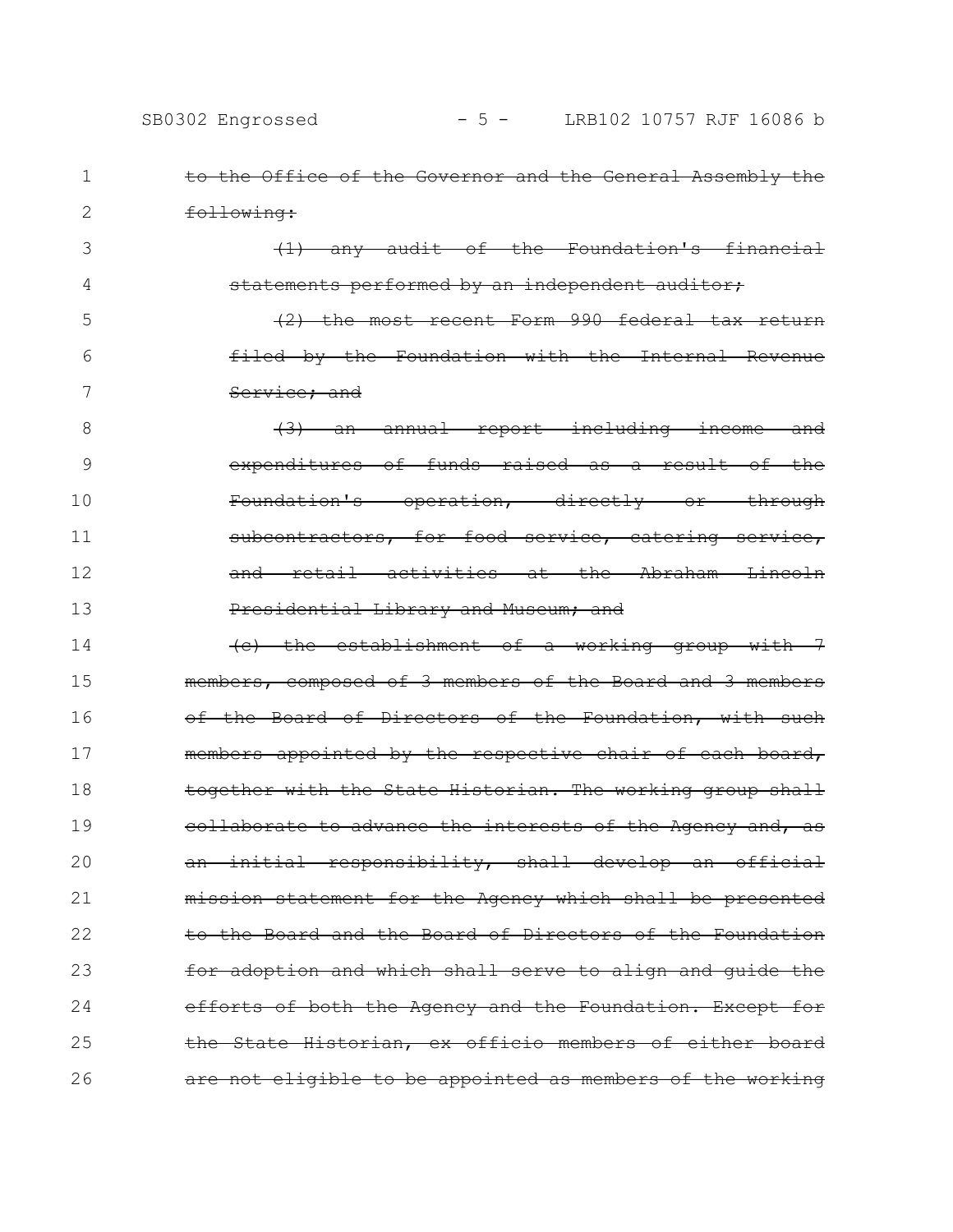|   | group. The working group shall meet at least once each       |
|---|--------------------------------------------------------------|
|   | quarter and shall be chaired by the State Historian. The     |
|   | Foundation shall provide staff support to the working        |
|   | group to maintain attendance and other necessary records     |
|   | of the working group.                                        |
| 6 | (Source: P.A. 100-120, eff. 8-18-17; 101-535, eff. 8-23-19.) |

(20 ILCS 3475/20) 7

25

Sec. 20. Composition of the Board. The Board of Trustees shall consist of 11 members to be appointed by the Governor, with the advice and consent of the Senate. The Board shall consist of members with the following qualifications: 8 9 10 11

(1) One member shall have recognized knowledge and ability in matters related to business administration. 12 13

(2) One member shall have recognized knowledge and ability in matters related to the history of Abraham Lincoln. 14 15 16

(3) One member shall have recognized knowledge and ability in matters related to the history of Illinois. 17 18

(4) One member shall have recognized knowledge and ability in matters related to library and museum studies. 19 20

(5) One member shall have recognized knowledge and ability in matters related to historic preservation. 21 22

(6) One member shall have recognized knowledge and ability in matters related to cultural tourism. 23 24

(7) One member shall have recognized knowledge and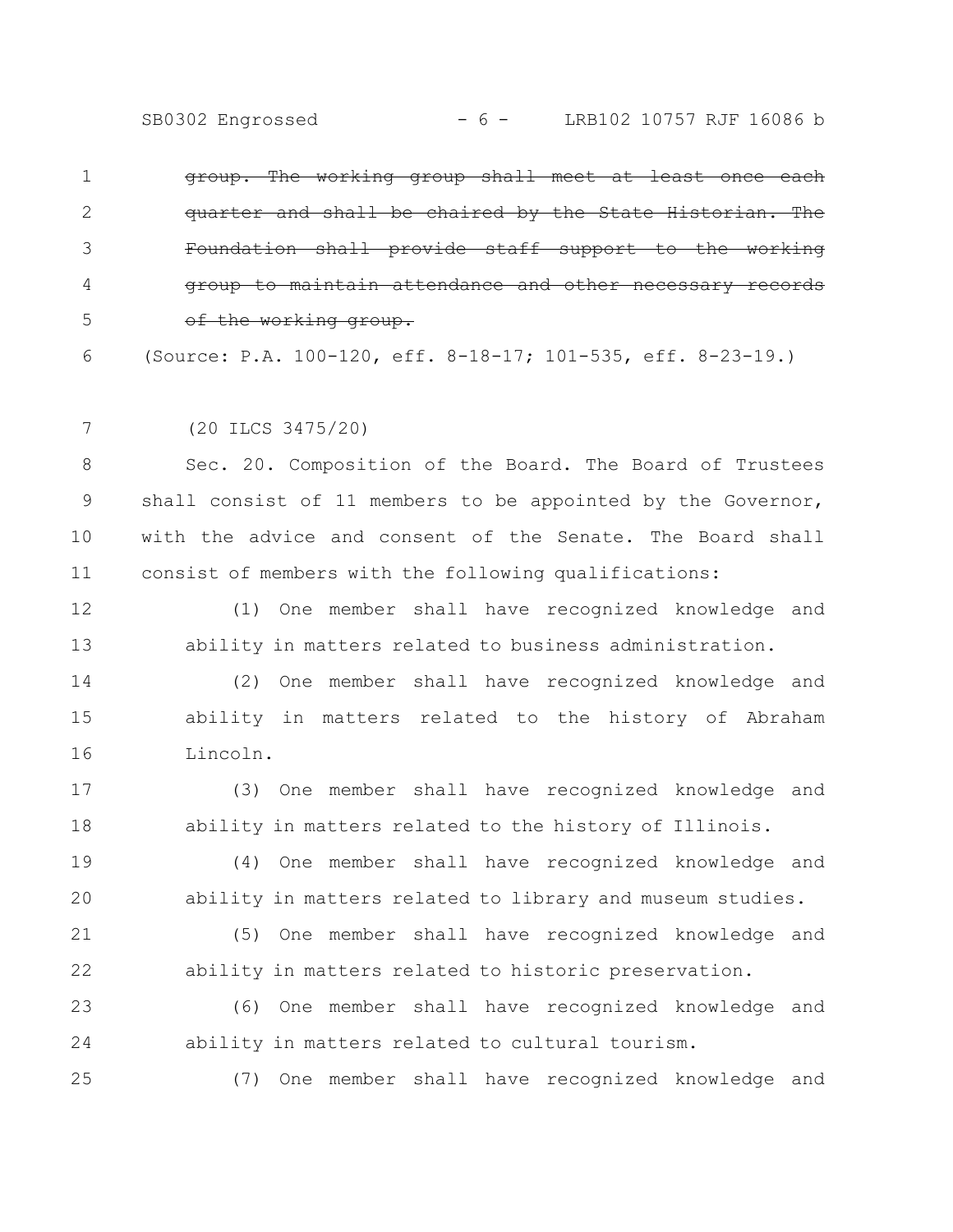SB0302 Engrossed - 7 - LRB102 10757 RJF 16086 b

ability in matters related to conservation, digitization, and technological innovation. 1 2

The initial terms of office shall be designated by the Governor as follows: one member to serve for a term of one year, 2 members to serve for a term of 2 years, 2 members to serve for a term of 3 years, 2 members to serve for a term of 4 years, 2 members to serve for a term of 5 years, and 2 members to serve for a term of 6 years. Thereafter, all appointments shall be for a term of 6 years. The Governor shall appoint one of the members to serve as chairperson at the pleasure of the Governor. 3 4 5 6 7 8 9 10 11

The members of the Board shall serve without compensation but shall be entitled to reimbursement for all necessary expenses incurred in the performance of their official duties as members of the Board from funds appropriated for that purpose. 12 13 14 15 16

To facilitate communication and cooperation between the Agency and the Abraham Lincoln Presidential Library Foundation, the Foundation CEO shall serve as a non-voting, exofficio member of the Board. 17 18 19 20

(Source: P.A. 100-120, eff. 8-18-17; 100-863, eff. 8-14-18.) 21

(20 ILCS 3475/30) 22

Sec. 30. Administration of the Agency. The Agency shall be under the supervision and direction of an Executive Director. The person serving on the effective date of this Act as Library 23 24 25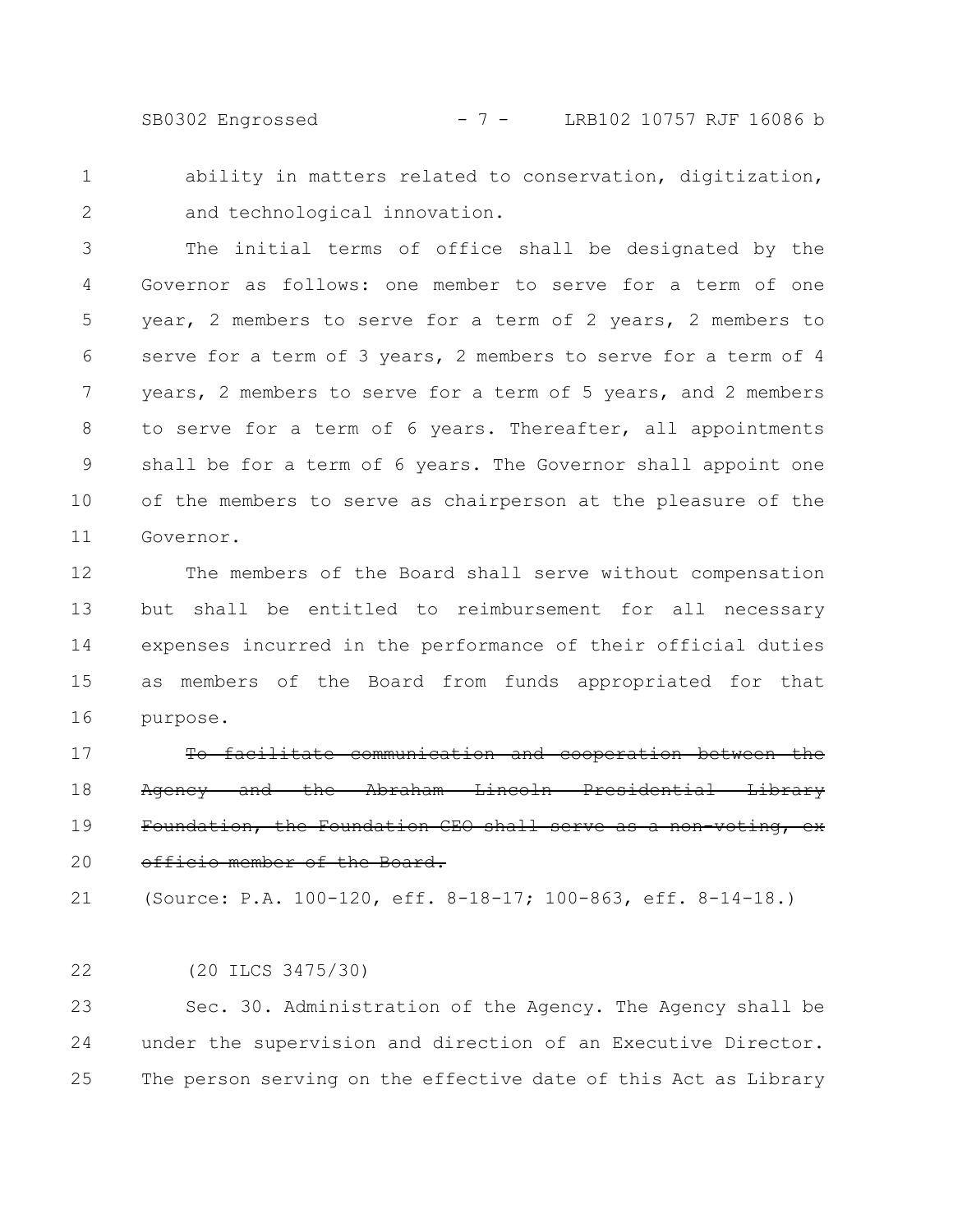SB0302 Engrossed - 8 - LRB102 10757 RJF 16086 b

Director, as defined in Section 33 of the Historic Preservation Act, shall become the inaugural Executive Director on the effective date of this Act and shall serve as Executive Director until the expiration of his then-current term as Library Director. Thereafter, the Board shall appoint the Executive Director with the advice and consent of the Senate. The Executive Director shall serve at the pleasure of the Board for a term of 4 years. The Executive Director shall, subject to applicable provisions of law, execute and discharge the powers and duties of the Agency. The Executive Director shall have hiring power and shall appoint (a) a Library Facilities Operations Director; and (b) a Director of the Library. The Executive Director shall appoint employees of the Agency as he or she deems appropriate and shall fix the compensation of the Library Facilities Operations Director, the Director of the Library and other employees. The Executive Director may make provision to establish and collect admission and registration fees, operate a gift shop, and publish and sell educational and informational materials. 1 2 3 4 5 6 7 8 9 10 11 12 13 14 15 16 17 18 19 20

(Source: P.A. 100-120, eff. 8-18-17; 100-695, eff. 8-3-18.) 21

(20 ILCS 3475/35) 22

Sec. 35. Exchange State Historian; exchange historical records. The Agency State Historian shall make all necessary rules, regulations, and bylaws not inconsistent with law to 23 24 25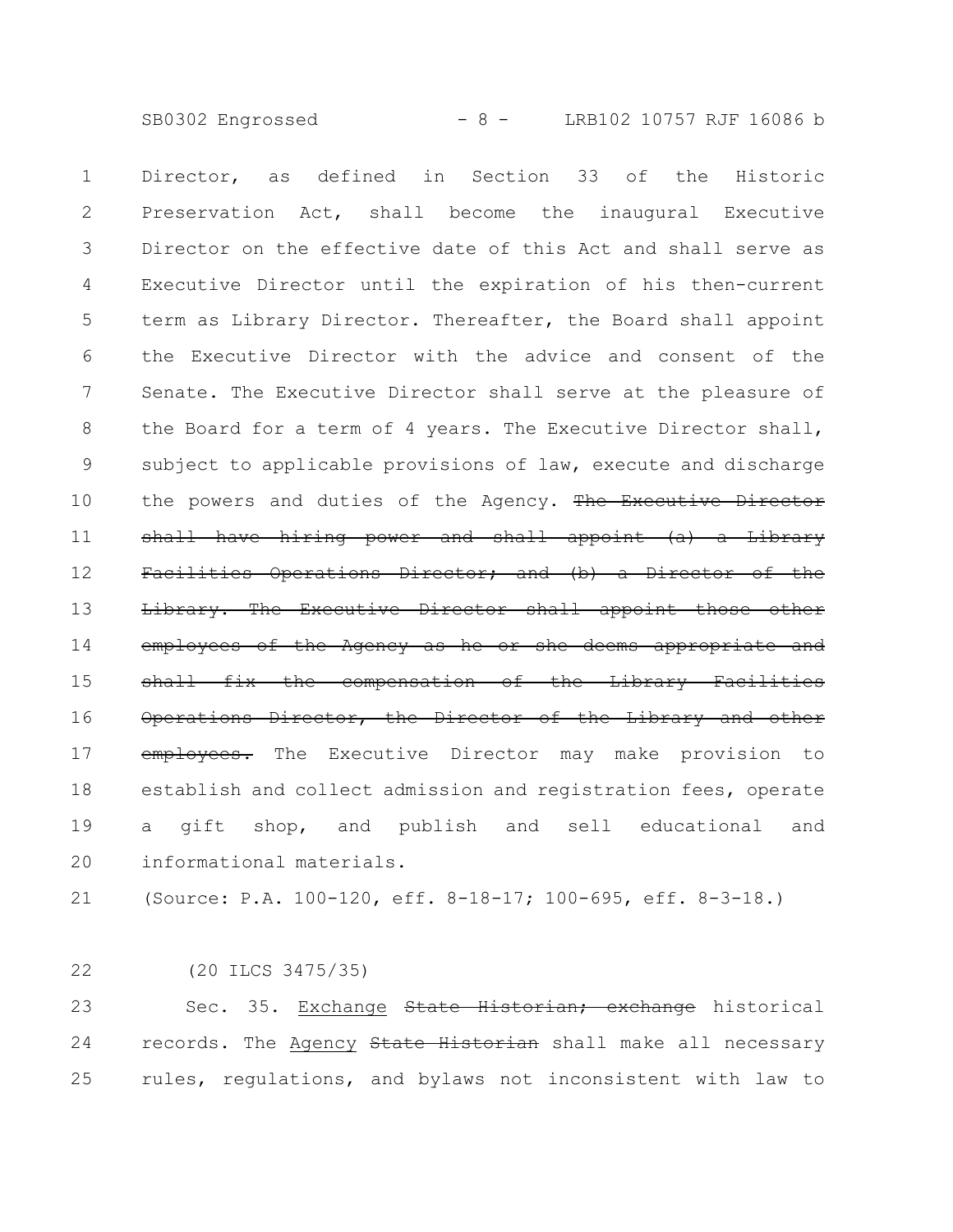carry into effect the purposes of this Act and to procure from time to time as may be possible and practicable, at reasonable costs, all books, pamphlets, manuscripts, monographs, writings, and other material of historical interest and useful to the Agency historian bearing upon the political, physical, religious, or social history of the State of Illinois from the earliest known period of time. The Agency State Historian may, with the consent of the Board, exchange any books, pamphlets, manuscripts, records, or other materials which such library may acquire that are of no historical interest or for any reason are of no value to it, with any other library, school or historical society. The Agency State Historian shall distribute volumes of the series known as the Illinois Historical Collections now in print, and to be printed, to all who may apply for same and who pay to the Library and Museum for such volumes an amount fixed by the Agency State Historian sufficient to cover the expenses of printing and distribution of each volume received by such applicants. However, the Agency State Historian shall have authority to furnish 25 of each of the volumes of the Illinois Historical Collections, free of charge, to each of the authors and editors of the Collections or parts thereof; to furnish, as in his or her discretion he or she deems necessary or desirable, a reasonable number of each of the volumes of the Collections without charge to archives, libraries, and similar institutions from which material has been drawn or assistance 1 2 3 4 5 6 7 8 9 10 11 12 13 14 15 16 17 18 19 20 21 22 23 24 25 26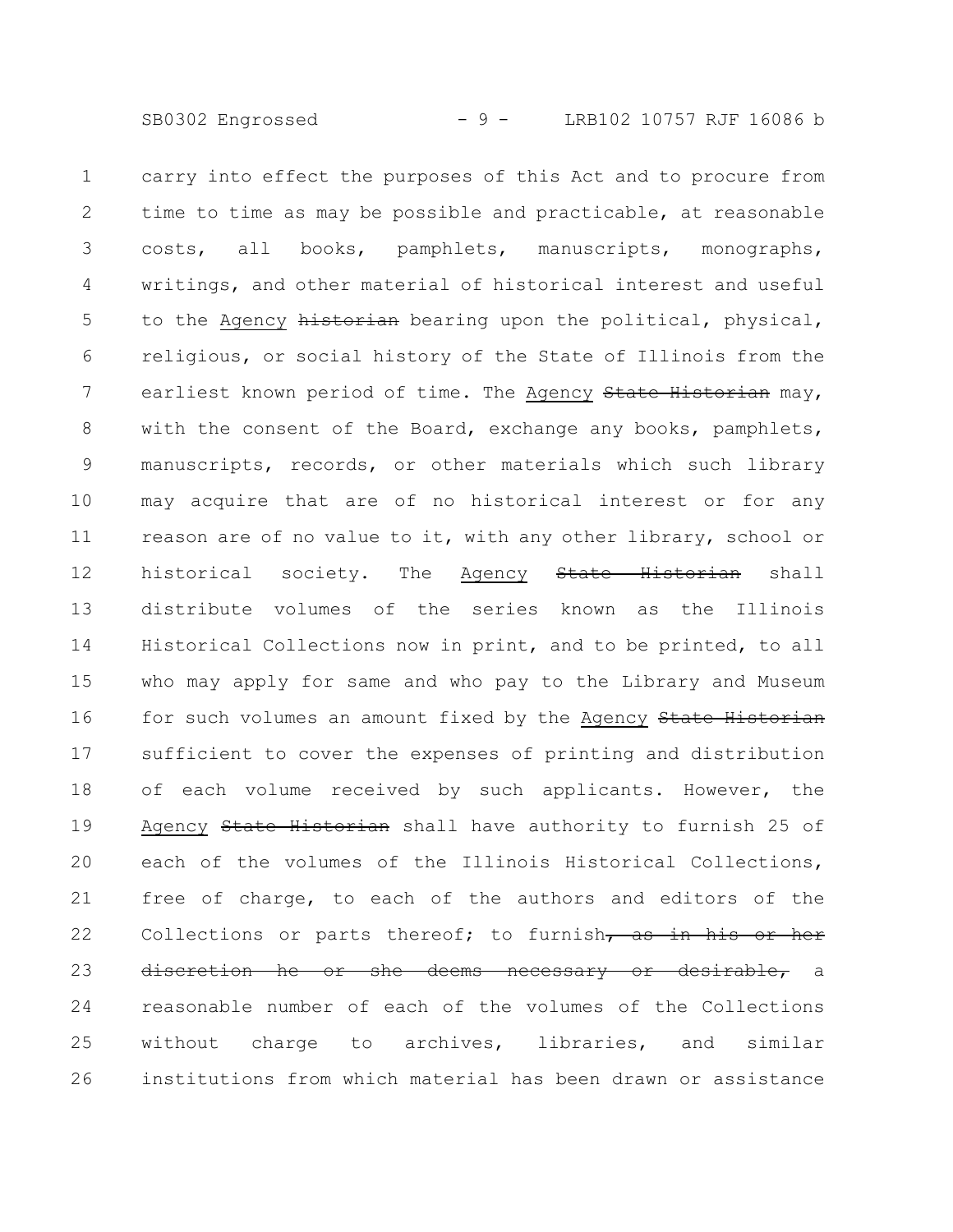SB0302 Engrossed - 10 - LRB102 10757 RJF 16086 b

has been given in the preparation of such Collections, and to the officials thereof; and to furnish, as in his or her discretion he or she deems necessary or desirable, a reasonable number of each of the volumes of the Collections without charge to the University of Illinois Library and to instructors and officials of that University, and to public libraries in the State of Illinois. The Agency State Historian may, with the consent of the Board, also make exchanges of the Historical Collections with any other library, school or historical society, and distribute volumes of the Collections for review purposes. 1 2 3 4 5 6 7 8 9 10 11

(Source: P.A. 100-120, eff. 8-18-17.) 12

(20 ILCS 3475/40) 13

Sec. 40. Illinois State Historian; appointment. 14

(a) The Governor, in consultation with Executive Director, with the advice and consent of the Board and the Illinois Historical Society, shall appoint the Illinois State Historian, who shall provide historical expertise, support, and service on civic engagement to educators and for-profit educational groups, including societies. The State Historian is the State's authority on the history of Illinois. 15 16 17 18 19 20 21 22

(b) The Illinois State Historian shall be appointed based on the recommendation from the Abraham Lincoln Presidential Library and Museum Board of Trustees who shall consult the 23 24 25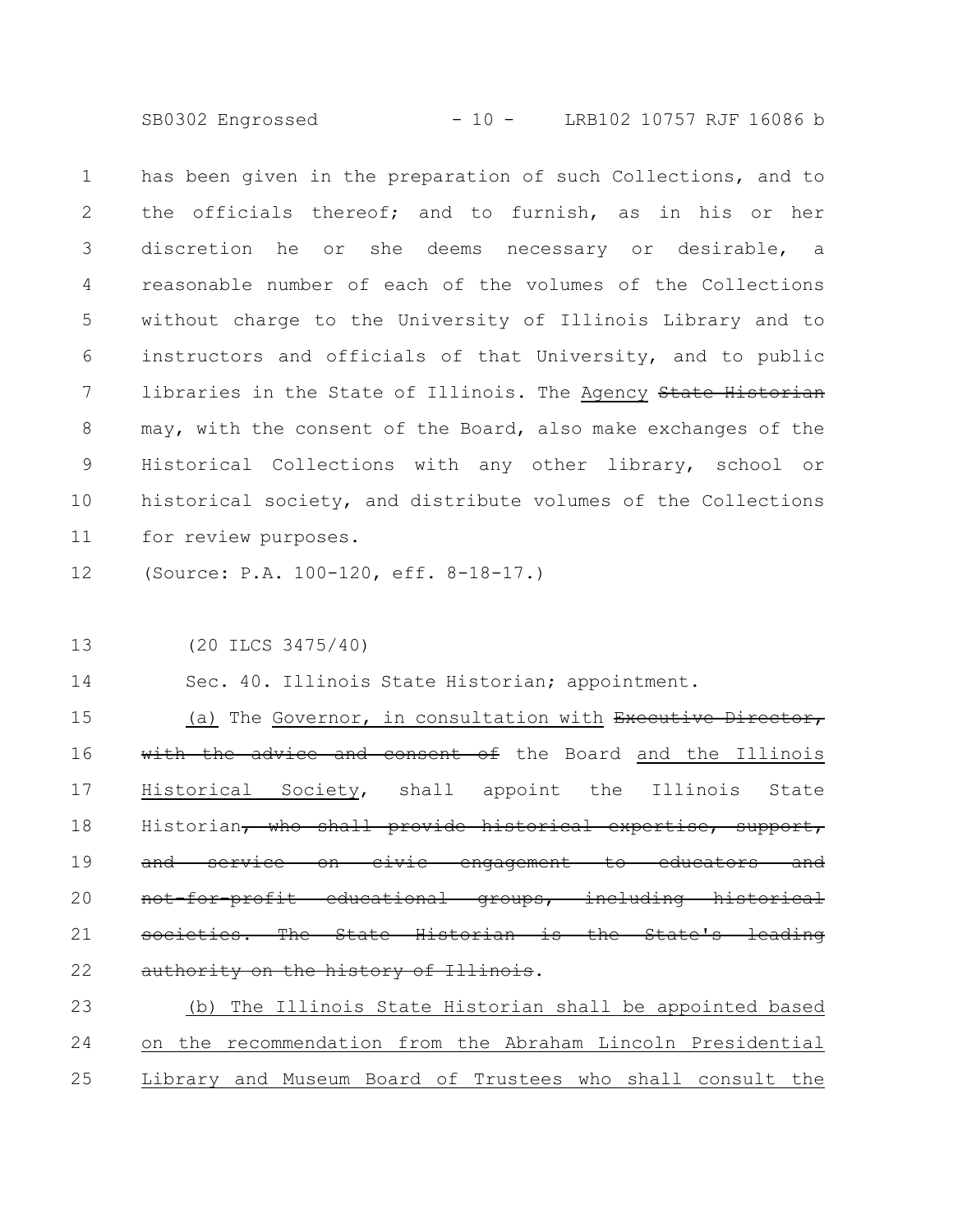SB0302 Engrossed - 11 - LRB102 10757 RJF 16086 b

Illinois State Historical Society. The Board in consultation with the Illinois State Historical Society shall develop qualifications for the Illinois State Historian to be approved by the Board no later than 120 days after the enactment of this amendatory Act of the 102nd General Assembly. 1 2 3 4 5

(c) Qualifications for the Illinois State Historian must include expertise in the history of at least one underrepresented minority group in this State, including, but not limited to: African-American history; Native American history; Latinx history; Asian-American history; and LGBTQIA history. 6 7 8 9 10 11

(d) An individual designated as the Illinois State Historian retains the designation for 2 years from the date of appointment and the term is renewable only by the Governor's appointment for one additional consecutive 2-year term. 12 13 14 15

(Source: P.A. 100-120, eff. 8-18-17.) 16

(20 ILCS 3475/45) 17

Sec. 45. Historical records State Historian; historical records. The Library Services Director in consultation with historian staff at the Agency State Historian shall establish and supervise a program within the Agency designed to preserve as historical records selected past editions of newspapers of this State. Such editions and other materials shall be preserved in accordance with industry standards and shall be stored in a place provided by the Agency. The negatives of 18 19 20 21 22 23 24 25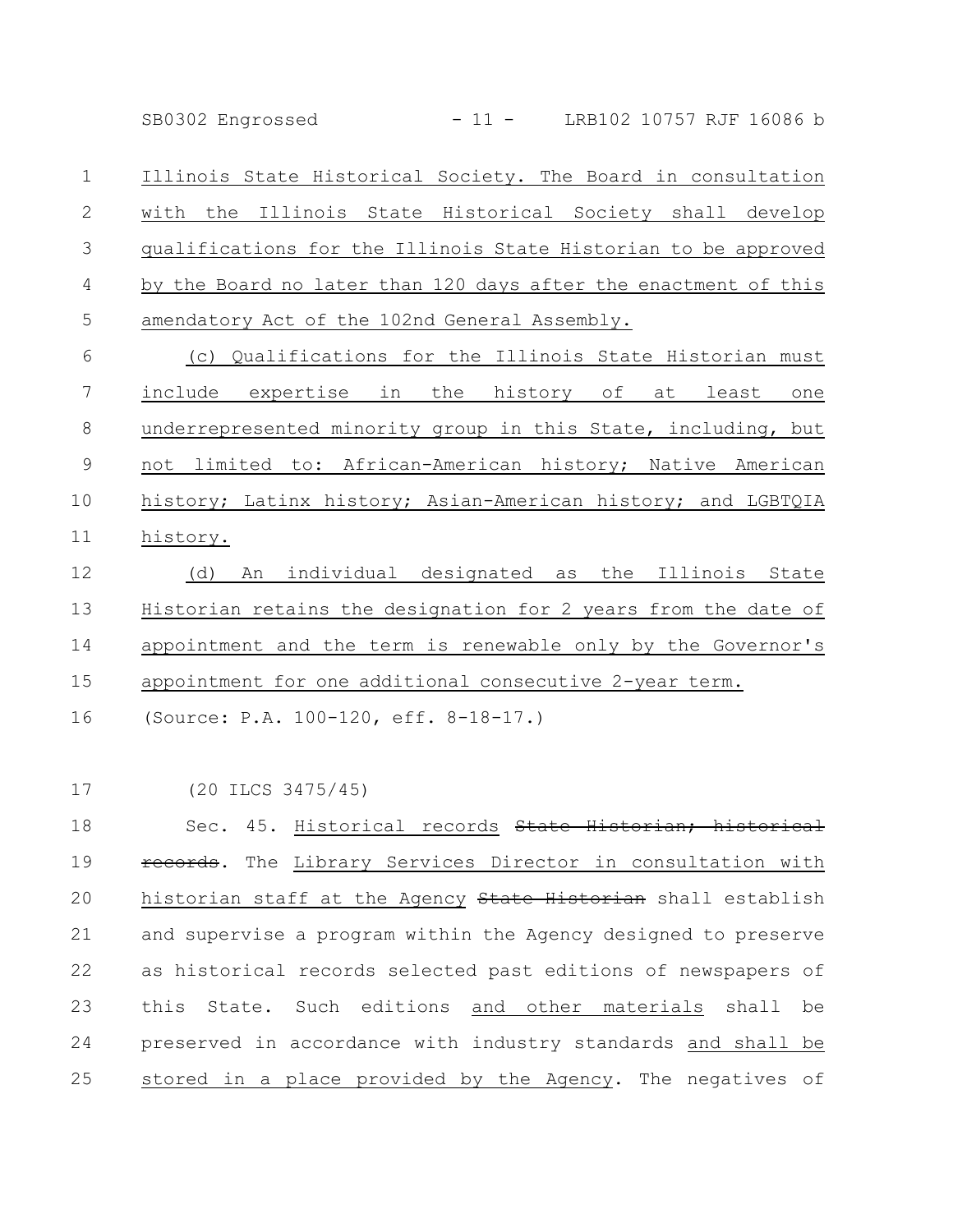SB0302 Engrossed - 12 - LRB102 10757 RJF 16086 b

microphotographs and other materials shall be stored in a place provided by the Agency. 1 2

The Library Services Director in consultation with historian staff at the Agency State Historian shall determine on the basis of historical value the various newspaper edition files which shall be preserved and shall arrange a schedule for such preservation. The Library Services Director State Historian shall supervise the making of arrangements for acquiring access to past edition files and copyright permissions with the editors or publishers of the various newspapers. 3 4 5 6 7 8 9 10 11

The method of microphotography to be employed in this program shall conform to the standards established pursuant to Section 17 of the State Records Act. 12 13 14

Upon payment to the Agency of the required fee, any person or organization shall be granted access to the preserved editions of supplied with any prints requested to be made from the newspapers and all records. The fee schedule shall be determined and approved by the Board annually required shall be determined by the State Historian and shall be equal in amount to the costs incurred by the Agency in granting such access supplying the requested prints. 15 16 17 18 19 20 21 22

(Source: P.A. 100-120, eff. 8-18-17.) 23

24

(20 ILCS 5030/Act rep.)

Section 20. The Illinois Sesquicentennial of the American 25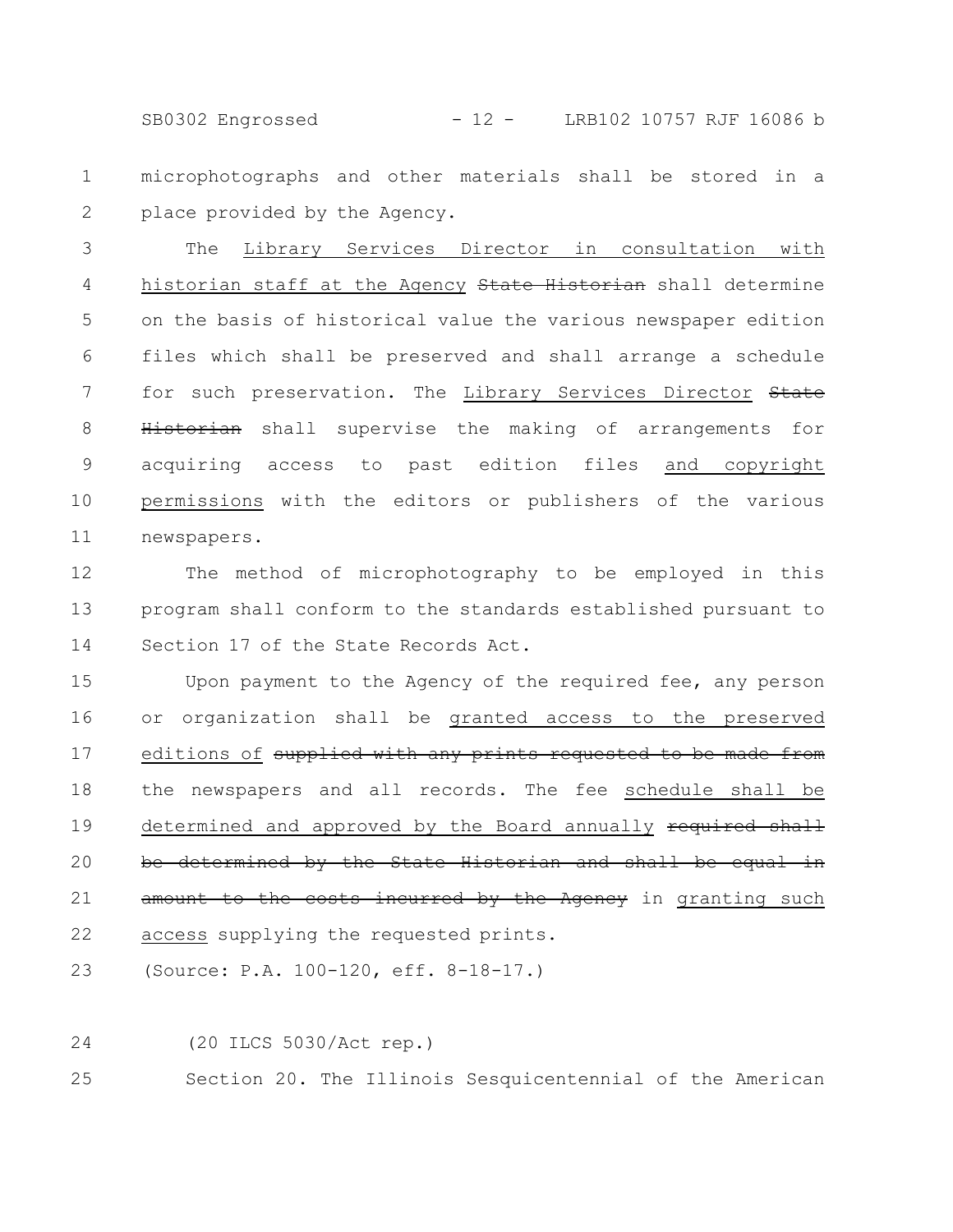SB0302 Engrossed - 13 - LRB102 10757 RJF 16086 b

Civil War Commission Act is repealed. 1

Section 25. The Local Historian Act is amended by changing Section 2 as follows: 2 3

(50 ILCS 130/2) (from Ch. 85, par. 5702) 4

Sec. 2. Each local historian in cooperation with the State Historian shall collect and preserve material relating to the history of the political subdivision for which he was appointed and shall maintain such material in fireproof safes or vaults or other fireproof areas within the offices of the political subdivision. The local historian shall inquire into the maintenance, classification and safety from fire of public records and shall recommend to the governing body any actions necessary for their better preservation and any materials of historic value which the political subdivision should acquire. 5 6 7 8 9 10 11 12 13 14

The local historian may cooperate with any individual or any public or private civic, patriotic or historic group or association and participate in the organized efforts of such individuals, groups and associations for the preparation and publication of local histories, records and reports, the collection and preservation of local historic artifacts, the restoration and preservation of local historic edifices, the erection of local historic monuments and markers and the recording and documentation of current events of local historic interest or significance. 15 16 17 18 19 20 21 22 23 24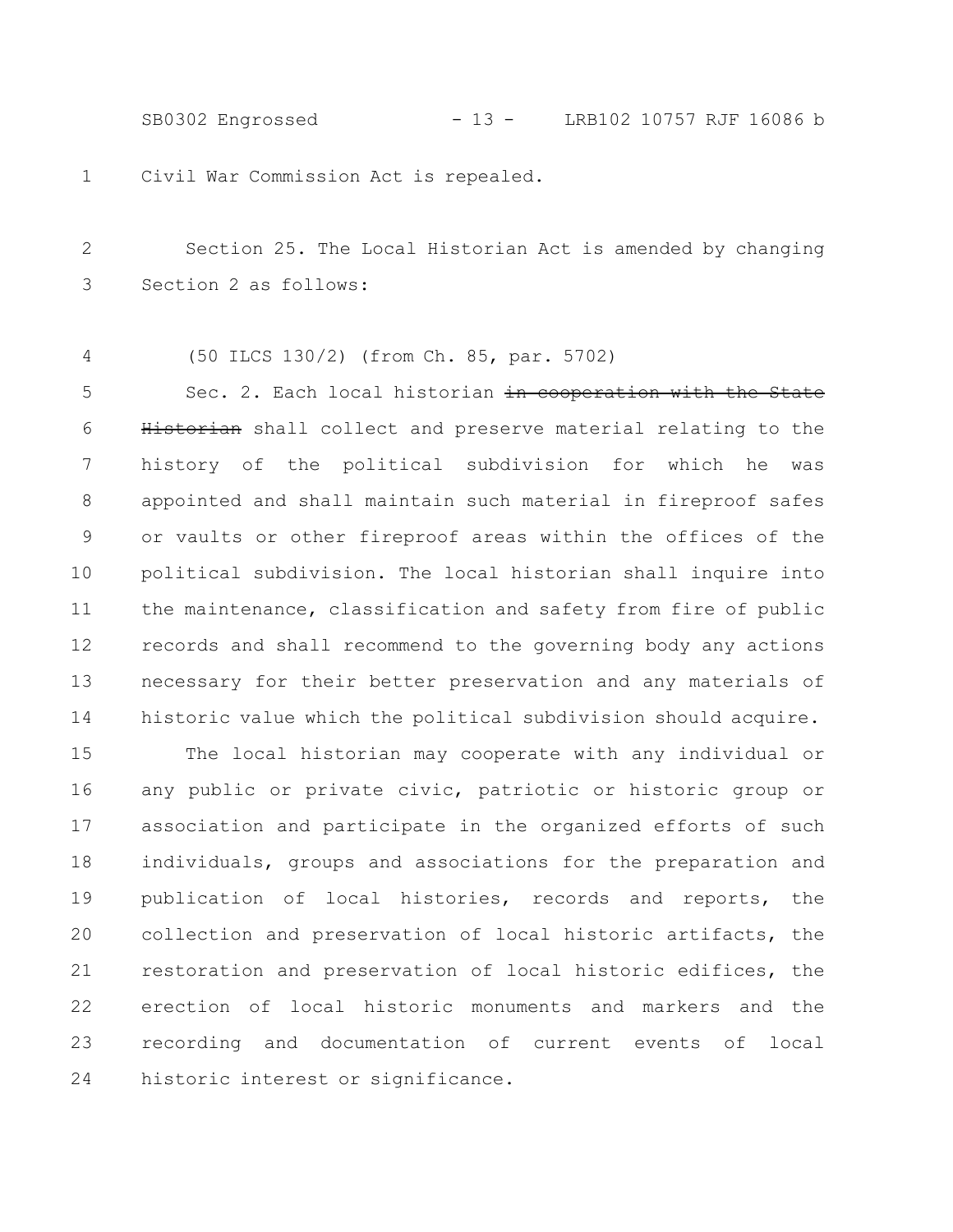SB0302 Engrossed - 14 - LRB102 10757 RJF 16086 b

| 1            | Each<br>local historian shall annually report to the           |
|--------------|----------------------------------------------------------------|
| $\mathbf{2}$ | governing body upon his activities and recommendations.        |
| 3            | An annual report shall also be sent to the Abraham Lincoln     |
| 4            | Presidential Library and Museum State Historian.               |
| 5            | (Source: P.A. 84-736.)                                         |
|              |                                                                |
| 6            | Section 30. The Local Records Act is amended by changing       |
| 7            | Section 6 as follows:                                          |
|              |                                                                |
| 8            | (50 ILCS 205/6) (from Ch. 116, par. 43.106)                    |
| 9            | Sec. 6. For those agencies comprising counties of              |
| 10           | 3,000,000 or more inhabitants or located in or coterminous     |
| 11           | with any such county or a majority of whose inhabitants reside |
| 12           | in any such county, this Act shall be administered by a Local  |
| 13           | Records Commission consisting of the president of the county   |
| 14           | board of the county wherein the records are kept, the mayor of |

the most populous city in such county, the State's attorney of such county, the County comptroller, the State archivist, and the Executive Director of the Abraham Lincoln Presidential Library and Museum State historian. The president of the county board shall be the chairman of the Commission. 14 15 16 17 18 19

For all other agencies, this Act shall be administered by a Local Records Commission consisting of a chairman of a county board, who shall be chairman of the Commission, a mayor or president of a city, village or incorporated town, a county auditor, and a State's attorney, all of whom shall be 20 21 22 23 24